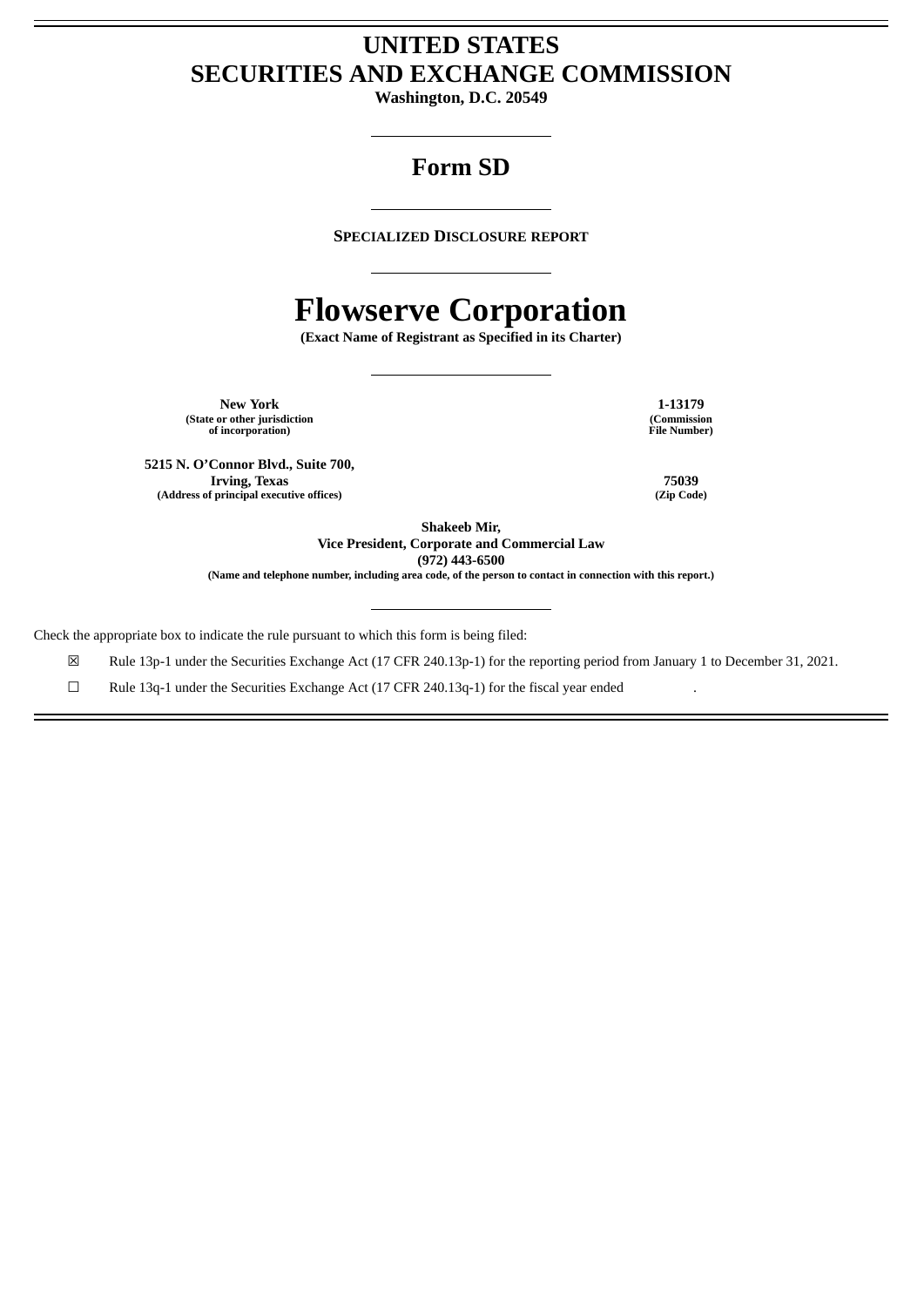# **SECTION 1 – CONFLICT MINERALS DISCLOSURE**

# **Item 1.01. Conflict Minerals Disclosure and Report.**

Conflict Minerals Disclosure

A copy of the Flowserve Corporation (the "Company") Conflict Minerals Report is provided as Exhibit 1.01 hereto and is publicly available at https://ir.flowserve.com/financial-information/sec-filings as well as the Securities and Exchange Commission's EDGAR database at www.sec.gov.\*

# **Item 1.02. Exhibit**

The Conflict Minerals Report required by Item 1.01 is filed as Exhibit 1.01 to this Form SD.

# **SECTION 2 – RESOURCE EXTRACTION ISSUER DISCLOSURE**

# **Item 2.01. Resource Extraction Issuer Disclosure and Report.**

Not applicable.

# **SECTION 3 – EXHIBITS**

# **Item 3.01. Exhibits.**

Exhibit 1.01 – Conflict [Minerals](#page-3-0) Report as required by Items 1.01 and 1.02 of this Form SD.

<sup>\*</sup> The reference to Flowserve's website is provided for convenience only, and its contents are not incorporated by reference into this Form SD and the Conflict Minerals Report nor deemed filed with the U.S. Securities and Exchange Commission.

<sup>2</sup>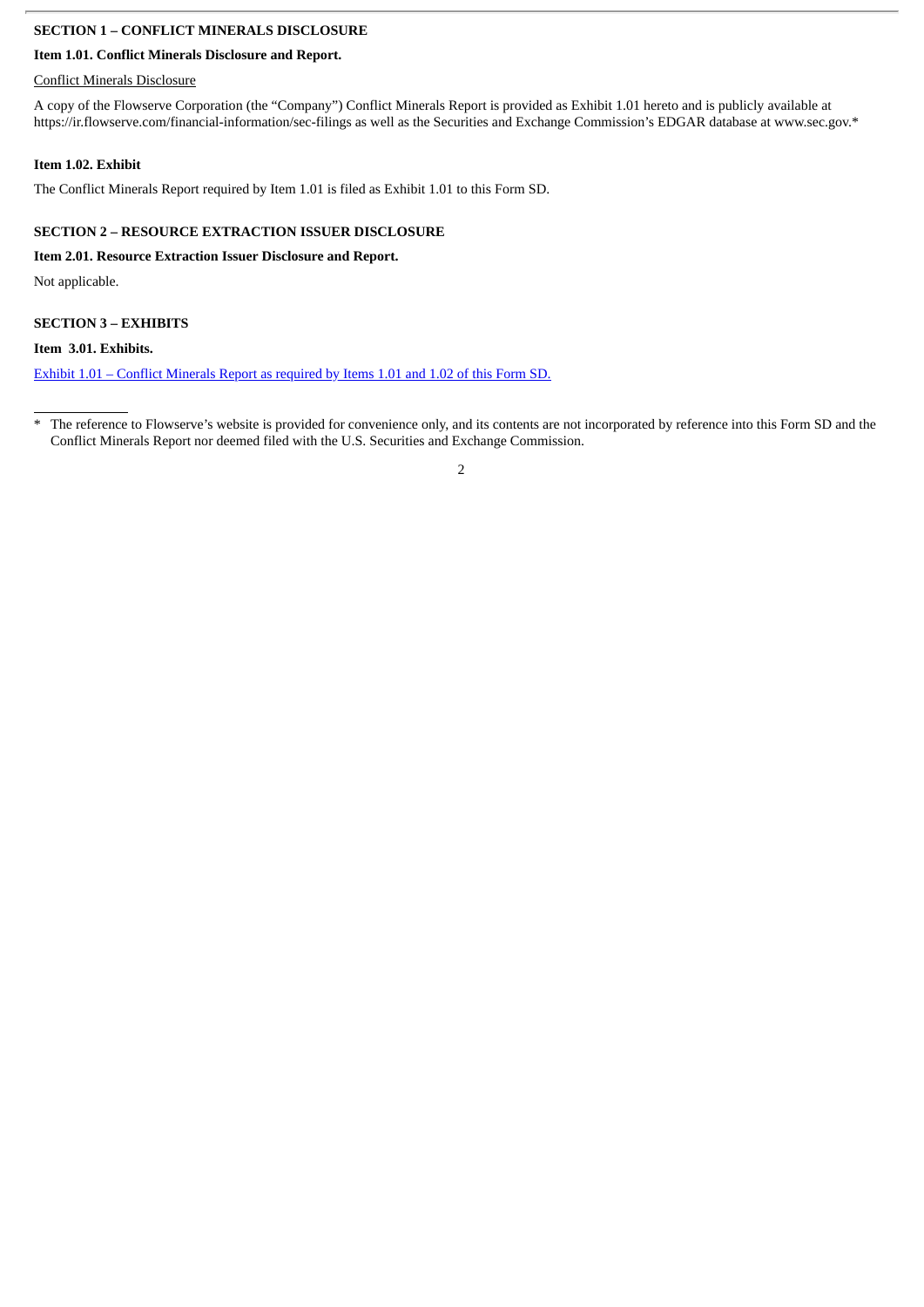# **SIGNATURES**

Pursuant to the requirements of the Securities Exchange Act of 1934, the registrant has duly caused this report to be signed on its behalf by the undersigned hereunto duly authorized.

# FLOWSERVE CORPORATION

By: /s/ Susan C. Hudson Date: May 31, 2022

Susan C. Hudson Senior Vice President, Chief Legal Officer and Corporate Secretary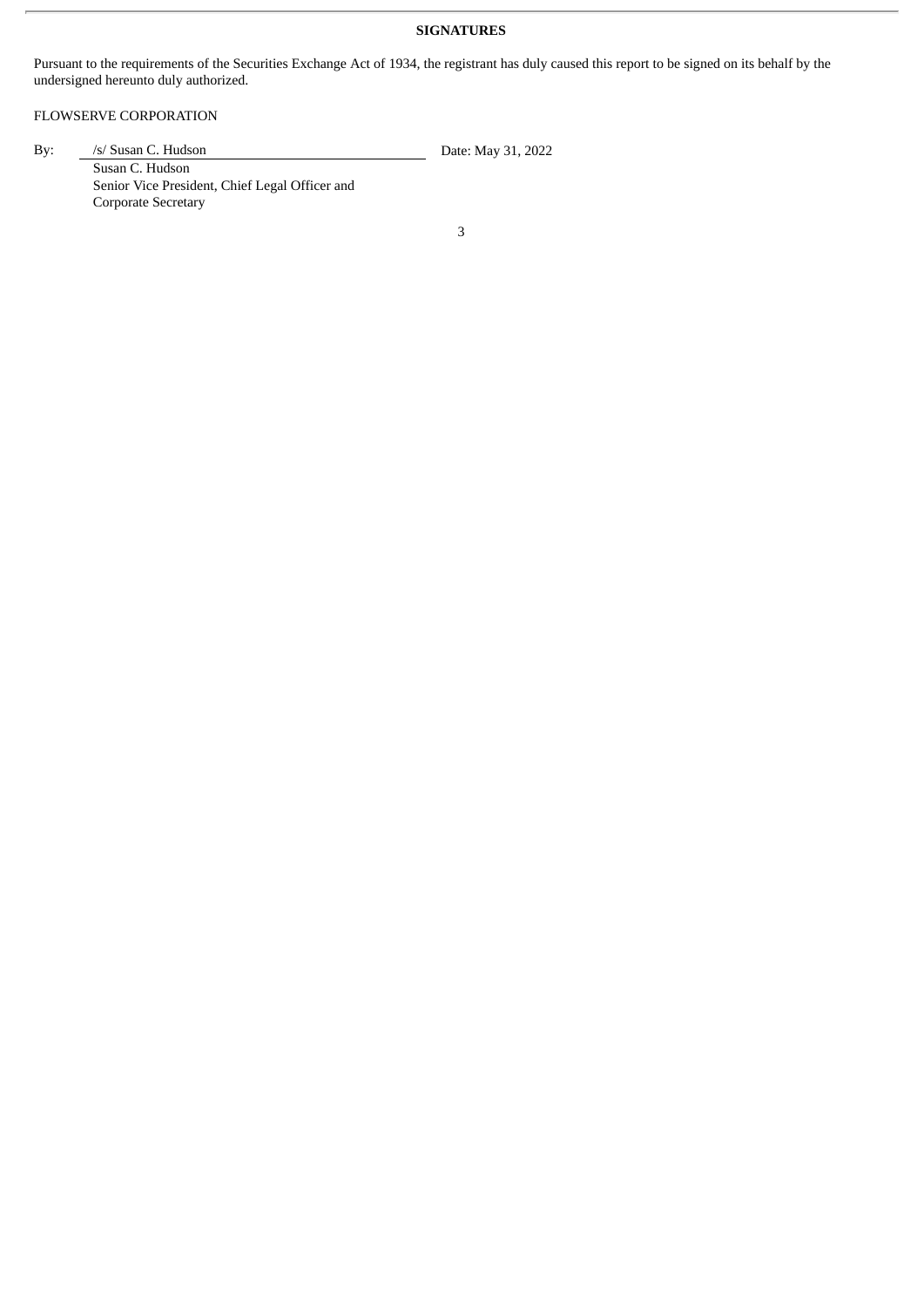#### **Flowserve Corporation**

#### **Conflict Minerals Report For The Year Ended December 31, 2021**

<span id="page-3-0"></span>This report for the year ended December 31, 2021 is presented to comply with Rule 13p-1 under the Securities Exchange Act of 1934 (the "Rule"). The Rule was adopted by the Securities and Exchange Commission ("SEC") to implement reporting and disclosure requirements related to Conflict Minerals as directed by the Dodd-Frank Wall Street Reform and Consumer Protection Act of 2010 ("Dodd-Frank Act"). The Rule imposes certain reporting obligations on SEC registrants who manufactured or contracted to manufacture products for which Conflict Minerals (as defined below) are necessary to the functionality or production.

Conflict Minerals are defined as cassiterite, columbite-tantalite, gold, wolframite, and their derivatives, which are limited to tin, tantalum and tungsten ("Conflict Minerals") (3TG). These requirements apply to all registrants that have Conflict Minerals that are necessary to the functionality or production of their products whatever the geographic origin of the Conflict Minerals and whether or not they fund armed conflict.

### **1. Company Overview**

This report has been prepared by management of Flowserve Corporation (herein referred to as "Flowserve," "the Company," "we," "us," or "our"). The information includes the activities of all majority-owned subsidiaries and variable interest entities that are required to be consolidated under U.S. generally accepted accounting principles.

Flowserve is a world-leading manufacturer and aftermarket service provider of comprehensive flow control systems. We develop and manufacture precision-engineered flow control equipment integral to the movement, control and protection of the flow of materials in our customers' critical processes. Our product portfolio of pumps, valves, seals, automation and aftermarket services supports global infrastructure industries, including oil and gas, chemical, power generation and water management, as well as general industries markets where our products and services add value. Our principal products are sold through two business segments:

- FPD for custom, highly-engineered and pre-configured industrial pumps and pump systems, mechanical seals, auxiliary systems and replacement parts and related services; and
- FCD for engineered and industrial valves, control valves, actuators and controls and related services.

### **Supply Chain**

We manufacture a wide range of products that contain Conflict Minerals, but we do not purchase ore or unrefined Conflict Minerals directly from mines, smelters, or refiners, and generally are many steps removed in the supply chain from the mining of these minerals. As a result, we rely on suppliers for various components and parts that contain Conflict Minerals that are utilized in the assembly of our products. Due to the size of our Company, the complexity of our products, and our location in the supply chain being many steps downstream from miners, smelters, and refiners, we must rely on our direct suppliers to provide information on the origin of the Conflict Minerals contained in the components and parts supplied to us – including sources of Conflict Minerals that are supplied to them from their suppliers. Further, many of our suppliers are not SEC registrants subject to the reporting requirements of the Rule and as a result, have immature Conflict Minerals programs. As a result of this complexity, we conducted a survey of the suppliers that focused not only on those who represented the majority of our expenditures in 2021, but also focused on suppliers where the nature of the component, or the location of the supplier, indicated that those components had a higher probability to contain Conflict Minerals.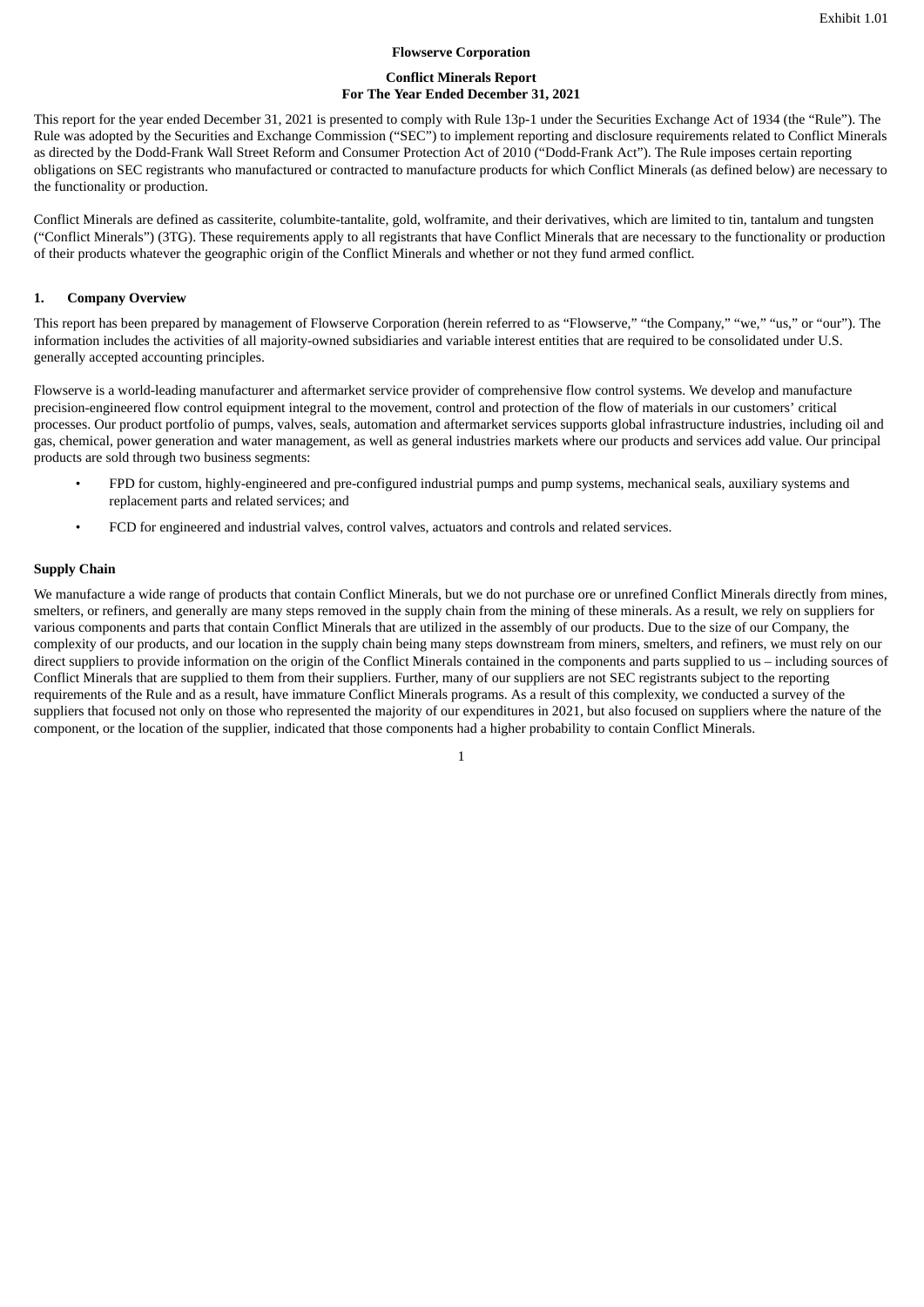# **2. Reasonable Country of Origin Inquiry:**

Flowserve undertook the following measures to perform a country of origin inquiry on its Conflict Minerals:

- Utilized a risk based approach, based on an examination of internal records such as bills of sale or product specifications, to identify business segments which contracted to manufacture products reasonably believed to contain one or more Conflict Minerals and identified the relevant suppliers of the Conflict Minerals for these products;
- Sent surveys (using the Responsible Minerals Initiative (RMI) Conflict Minerals Reporting Template developed as a result of the Electronic Industry Citizenship Coalition (EICC)/Global e-Sustainability Initiative (GeSI)) to approximately 3,435 suppliers, requesting substantiation for the presence of Conflict Minerals in the materials or components they supplied to Flowserve, and information regarding the origin of those minerals;
- Identified and placed additional emphasis on suppliers that are most significant to Flowserve's Conflict Minerals program using criteria developed by the business, such as the amount of sourcing spend with the supplier and the likelihood of Conflict Minerals being supplied from the supplier;
- Reviewed the responses received for indicators (e.g., untimely or incomplete responses as well as inconsistencies within the data reported in the template) that Conflict Minerals may be sourced from the Democratic Republic of Congo (DRC) and adjoining countries (the "Covered Countries") and attempted to further engage these suppliers to perform additional due diligence, as needed; and
- Continued to follow up with suppliers and continued to regularly communicate Flowserve's expectations on responsible supply chains of Conflict Minerals by transmitting surveys and other communications and continually requesting compliance with requests for information and documentation from unresponsive suppliers.

The above efforts led to a response rate of 38.05%. Despite the ongoing disruptions and challenges caused by the COVID-19 pandemic, we were able to obtain responses from many of our largest suppliers, which is reflected in the spend coverage. The suppliers that responded captured over 60% of the relevant spend, up from 53% in 2020.

As a result of the reasonable country of origin inquiry, we are unable to determine the origin of the Conflict Minerals in our products and therefore cannot exclude the possibility that some may have originated in the Covered Countries. For that reason, we performed additional due diligence and are required under the Rule to submit to the SEC this Conflict Minerals Report (CMR).

# **Conflict Minerals Policy:**

Flowserve culture is centered on ethics, integrity and trust. Our values drive how we treat each other, our customers, suppliers, partners and even our competitors. By combining uncompromising character, transparent business behavior, mutual respect, and world-class products and services, we seek to build an enduring culture that creates satisfied customers, engaged employees and sustainable, profitable growth. As a result, our ethical business culture supports global efforts to assist in the eradication of Human Rights abuses in the Covered Countries, where the mining of certain minerals has partially financed the long-standing conflict in this region.

Flowserve supports the objectives and intent of this Conflict Minerals legislation. Additionally, we are committed to working toward a conflict free supply chain by implementing a management program integrated with our policies and processes to align our worldwide suppliers with this policy. Our Conflict Minerals program is addressed in our Supplier Code of Business Conduct, our Terms and Conditions with suppliers, and our Purchase Order requirements.

For additional information about our commitment to responsible sourcing and for our full Conflict Minerals policy, please visit our website at: https://www.flowserve.com/en/more/about-company/conflict-minerals-policy

# **3. Due Diligence Process**

# 3.1. Design of Due Diligence Framework

Our due diligence measures have been designed to conform, with the framework in *The Organization for Economic Co-operation and* Development (OECD) Due Diligence Guidance for Responsible Supply Chains of Minerals from Conflict-Affected and High-Risk Areas (Third edition, 2016) (OECD Guidance) and the related *Supplement on Tin, Tantalum, and Tungsten* and the *Supplement on Gold*.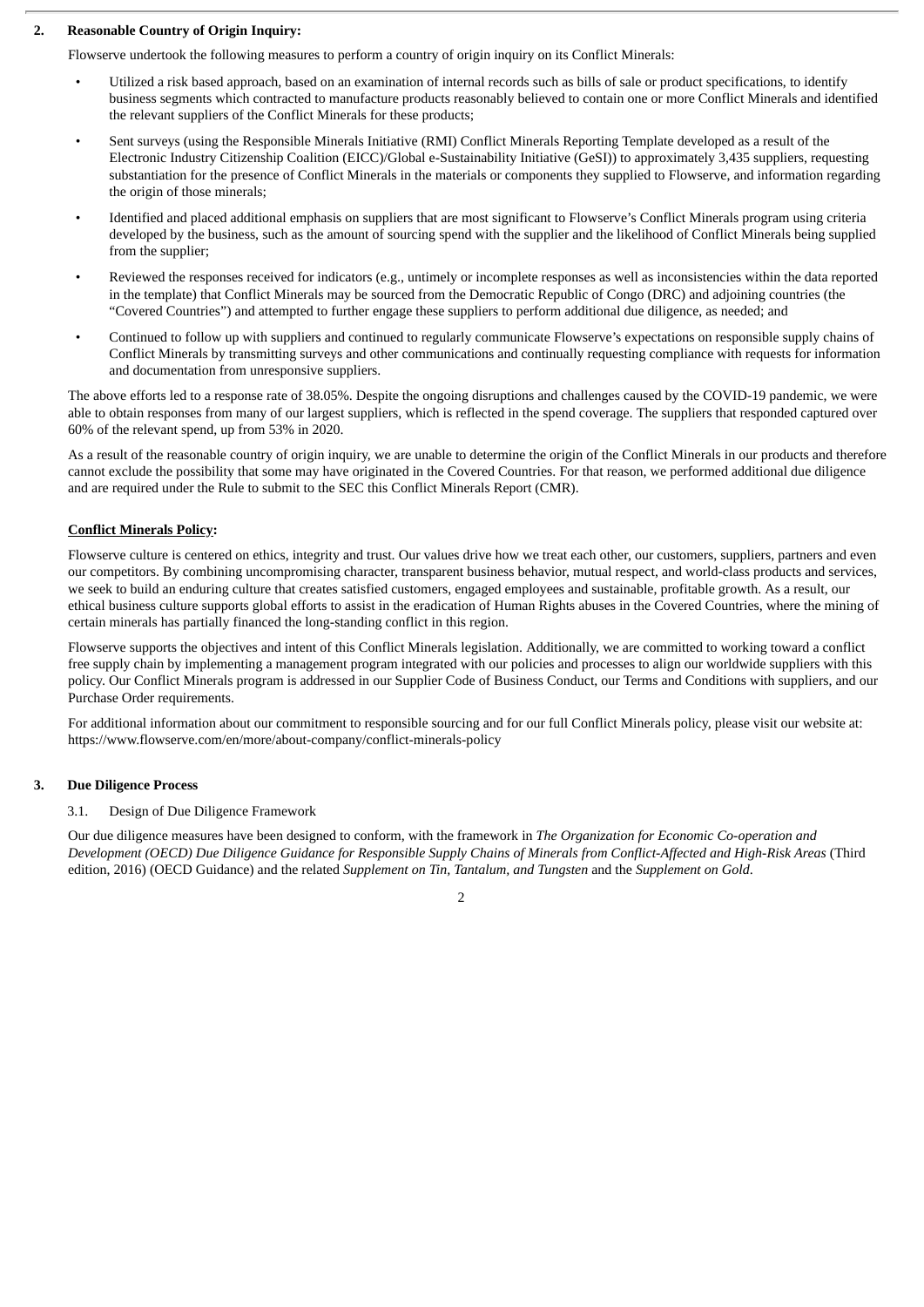### 3.2. Due Diligence Performed

# 3.2.1. Establish Strong Company Management Systems

As described above, Flowserve has adopted a Conflict Minerals policy which is posted on our website. Additionally, as part of our management system for Conflict Minerals, Flowserve has established a cross functional internal task force, realigned active management resources, and created a position that is responsible for managing the Conflict Minerals program and requirements at Flowserve. A senior Flowserve executive, supported by a senior Flowserve lawyer, has oversight responsibility for Flowserve's Conflict Minerals task force. This management team is responsible for implementing the Conflict Minerals management systems and communicating them throughout the organization and our business segments. The team is comprised of subject matter experts from relevant functional areas such as supply chain, engineering, communications, legal and business integrity and compliance. Senior management and the Board of Directors are briefed about our management systems and due diligence efforts on an annual basis.

#### 3.2.2. Identify and Assess Risks in Supply Chain

Because of our size, the complexity of our products, and the depth, breadth, and constant evolution of our supply chain, it is difficult to identify actors upstream from our direct suppliers. Accordingly, we participate in a number of industry-wide initiatives to leverage information and common process. Further, as discussed above, we conducted an analysis of our supply base, and identified and performed additional diligence on suppliers that supply products that may contain Conflict Minerals and continued to contact unresponsive suppliers. We also monitor and track suppliers that may not meet the requirements set forth in our Conflict Minerals policy to determine their progress in meeting those requirements.

#### 3.2.3. Design and Implement a Strategy to Respond to Risks

With respect to those products we manufacture or cause to be manufactured, Flowserve seeks to implement the following steps to mitigate the risk that necessary Conflict Minerals benefit armed groups:

- Seek, where practicable, alternative suppliers that responsibly source necessary Conflict Minerals, which may include sources within the DRC or adjoining countries that do not benefit armed groups;
- Engage with our suppliers to encourage responsible sourcing of minerals and identify and [act with respect to?] suppliers that do not;
- Attempt to negotiate clauses in future supplier contracts requiring suppliers to adhere to rules and regulations relating to the use of Conflict Minerals; and
- Provide progress reports annually to our senior management and Board of Directors summarizing information gathered during our annual supply chain survey and providing a status of our risk mitigation efforts.

#### 3.2.4.Carry out Independent Third Party Audit of Supply Chain Due Diligence

Flowserve does not have a direct relationship with smelters and refiners, nor do we perform direct audits of these entities that potentially provide our supply chain with Conflict Minerals. However, we do rely upon industry efforts to influence smelters and refineries to undertake audits and certification processes through RMI's Responsible Minerals Assurance Process (RMAP).

### 3.2.5. Report on Supply Chain Due Diligence

In addition to this report, see our website at https://www.flowserve.com/en/more/about-company/conflict-minerals-policy for our full Conflict Minerals policy.

#### **4. Due Diligence Results**

#### **Survey Responses**

Responses included the names of 402 entities listed by our suppliers as smelters or refiners, and based on our due diligence to-date and information available from public sources, the Company believes that only 334 of the entities identified by our suppliers are engaged in smelting and/or refining activities. See Appendix A. Approximately 69% (or 229) of the 334 entities were identified as full conformant using the RMI Full Conformant Smelter List. The final comparison was done utilizing the certified smelter listings from May 20, 2022.

The large majority of our suppliers who responded provided data at the company or divisional level, as described above, and, as such, we were unable to specify the smelters or refiners used for components supplied to Flowserve. We are therefore unable to determine whether any of the Conflict Minerals reported by the suppliers were contained in components or parts supplied to us or to validate that any of these smelters or refiners are actually in our supply chain.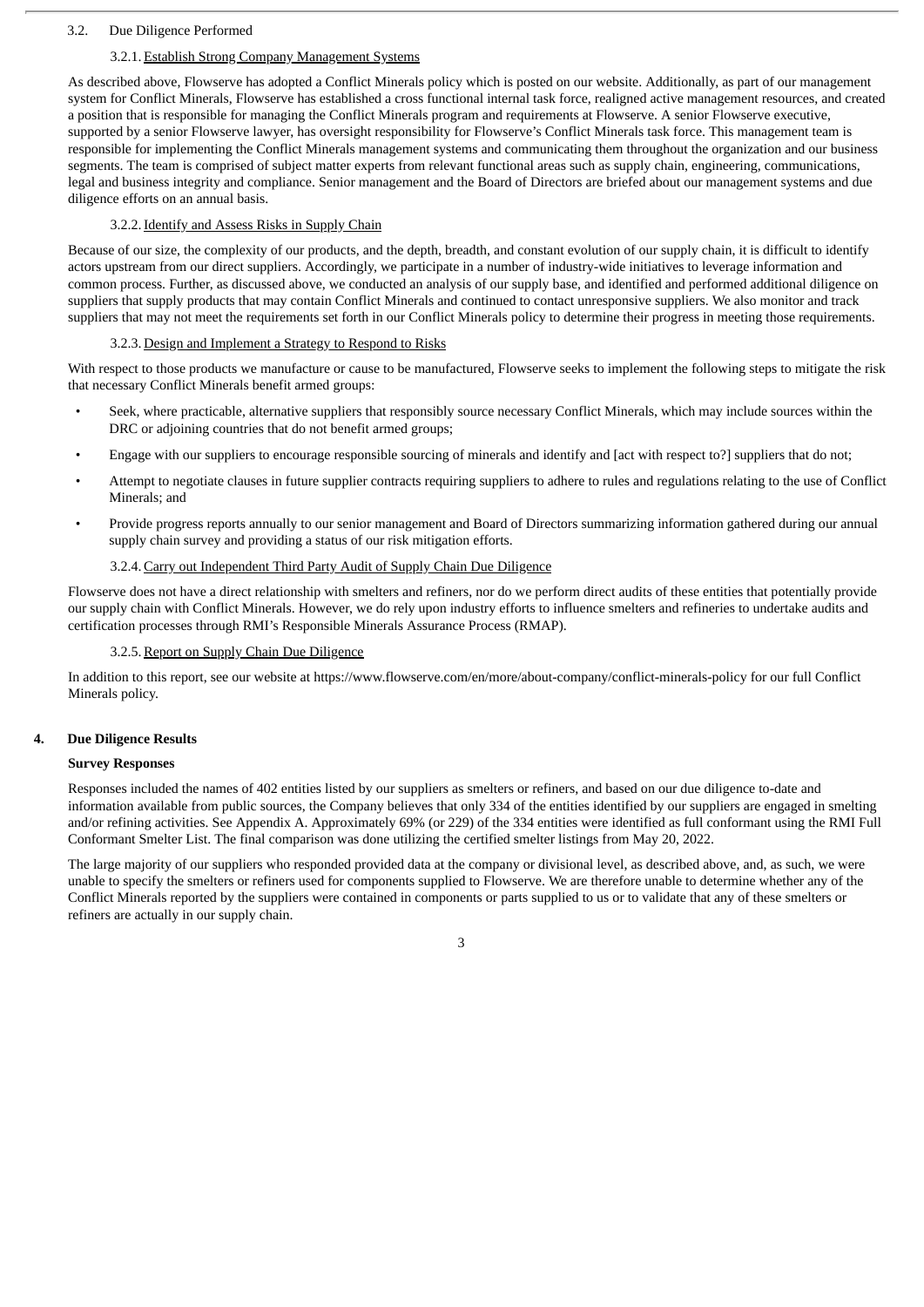#### **Efforts to determine mine or location of origin**

Through our participation in RMI, the OECD implementation programs, and requesting our suppliers to complete the template, we have determined that seeking information from our suppliers and their diligence with their sub-suppliers about Conflict Minerals smelters and refiners in our supply chain represents the most reasonable effort to determine the mines or locations of origin of the Conflict Minerals in our supply chain.

#### **Smelters or Refiners**

To date, Flowserve has received very limited information regarding smelters and/or refiners involved in the Company's supply chain, as well as the origin of any materials they may potentially produce for Flowserve's suppliers. The majority of our suppliers were unable to represent and/or confirm to us that Conflict Minerals from entities that are smelters and refiners had actually been included in components such suppliers supplied to Flowserve. Again, this reality is principally due to the fact that our suppliers provided data at a company or divisional level, and not specific to the products such suppliers produce for Flowserve.

Appendix A, as attached, contains a list of smelters and refiners that Flowserve suppliers identified as being present in their supply chains that we believe may have processed 3TG contained in materials supplied to the Company. While our suppliers have provided names of additional entities to those listed in Appendix A, our review process remains ongoing related to the determination of whether they are smelters or refiners for Conflict Minerals relevant to our products.

We are uncertain of the Conflict Mineral status of the products that we manufacture that are subject to the reporting obligations of Rule 13p-1, because we have been unable to determine the origin of the Conflict Minerals they contain or to determine whether they come from recycled or scrap sources; the facilities used to process them; their country of origin; or their mine or location of origin. This said, however, Flowserve will continue due diligence efforts going forward.

# **5. Due Diligence Improvement Steps**

We intend to take the following steps to improve the due diligence conducted to further mitigate any risk that the necessary Conflict Minerals in our products could benefit armed groups in the DRC or adjoining countries:

- a. Continue requesting and implementing a Conflict Minerals flow-down clause in new or renewed supplier long term agreements.
- b. Continue to engage with suppliers and direct them to training resources to increase the response rate and improve the content of the supplier survey responses.
- c. Intensify the identification of and communication with Flowserve's second-tier smelters and refiners i.e., smelters and refiners that sell Conflict Minerals directly to Flowserve's first-tier suppliers and push to increase the number of smelters and refiners that participate in RMAP.
- d. Spread best practices learned during execution of due diligence process in previous years across Flowserve business units.
- e. Continue to engage suppliers found to be supplying us with Conflict Minerals from sources that support conflict in the DRC or any adjoining country and seek to establish an alternative source of Conflict Minerals that does not support such conflict.
- f. Continue to work with the OECD and relevant trade associations to define and improve best practices and build leverage over the supply chain in accordance with the OECD Guidance.
- g. Evaluate the current processes and procedure with the intent to further enhance the robustness of Flowserve's Conflict Mineral program.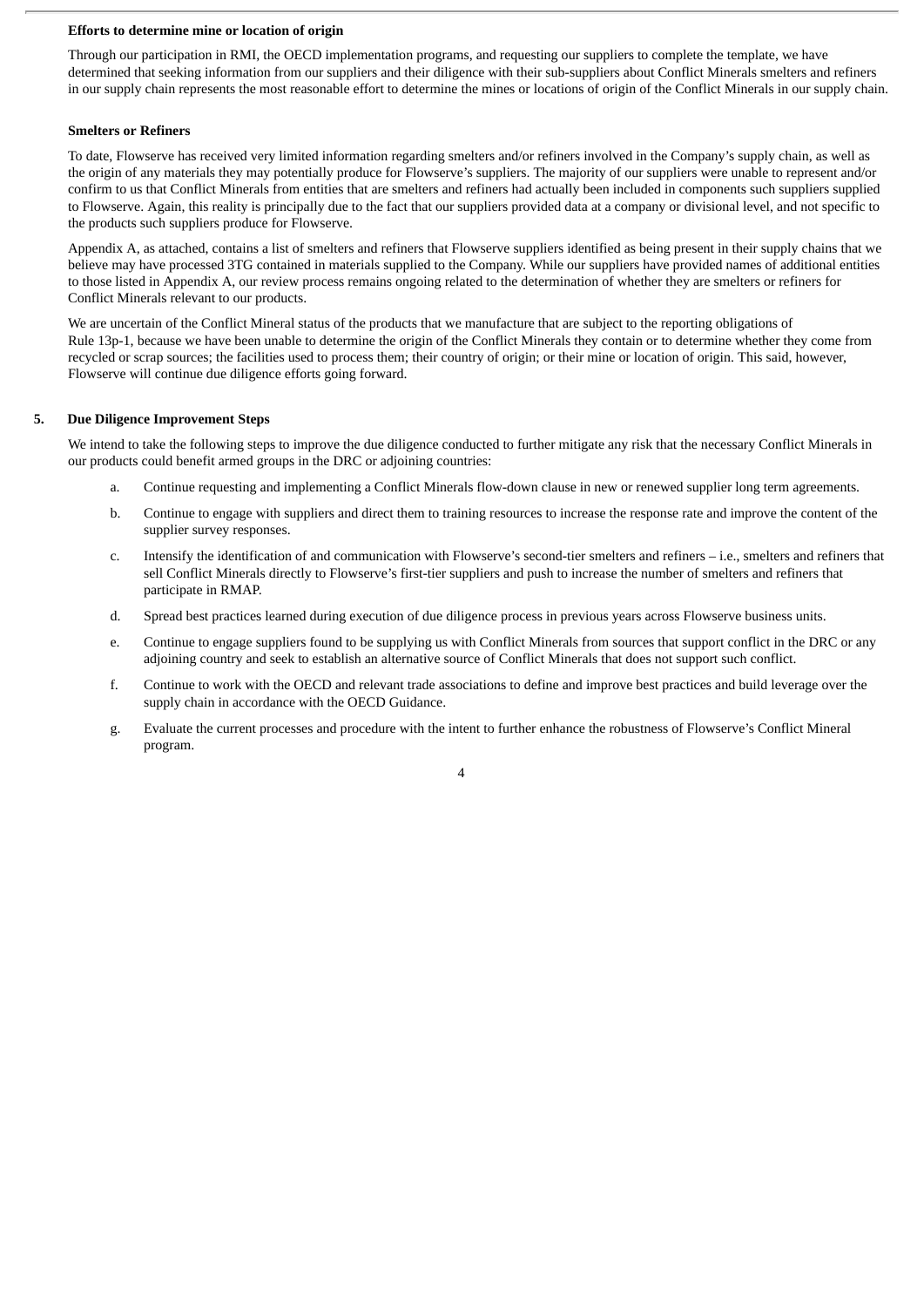$\frac{\text{Country Location}}{}$ 

| Metal | <b>Smelter ID</b> | <b>Standard Smelter Name</b>                                  | <b>Country Loca</b>             |
|-------|-------------------|---------------------------------------------------------------|---------------------------------|
| Gold  | CID002763         | 8853 S.p.A.                                                   | <b>ITALY</b>                    |
| Gold  | CID002920         | ABC Refinery Pty Ltd.                                         | <b>AUSTRALIA</b>                |
| Gold  | CID002708         | Abington Reldan Metals, LLC                                   | UNITED STATES OF AMERICA        |
| Gold  | CID000015         | <b>Advanced Chemical Company</b>                              | UNITED STATES OF AMERICA        |
| Gold  | CID003185         | <b>African Gold Refinery</b>                                  | <b>UGANDA</b>                   |
| Gold  | CID000035         | Agosi AG                                                      | <b>GERMANY</b>                  |
| Gold  | CID000019         | Aida Chemical Industries Co., Ltd.                            | JAPAN                           |
| Gold  | CID002560         | Al Etihad Gold Refinery DMCC                                  | <b>UNITED ARAB EMIRATES</b>     |
| Gold  | CID003500         | <b>Alexy Metals</b>                                           | UNITED STATES OF AMERICA        |
| Gold  | CID000041         | Almalyk Mining and Metallurgical Complex (AMMC)               | <b>UZBEKISTAN</b>               |
| Gold  | CID000058         | AngloGold Ashanti Corrego do Sitio Mineracao                  | <b>BRAZIL</b>                   |
| Gold  | CID000077         | Argor-Heraeus S.A.                                            | SWITZERLAND                     |
| Gold  | CID000082         | Asahi Pretec Corp.                                            | <b>JAPAN</b>                    |
| Gold  | CID000924         | Asahi Refining Canada Ltd.                                    | CANADA                          |
| Gold  | CID000920         | Asahi Refining USA Inc.                                       | <b>UNITED STATES OF AMERICA</b> |
| Gold  | CID000090         | Asaka Riken Co., Ltd.                                         | JAPAN                           |
| Gold  | CID000103         | Atasay Kuyumculuk Sanayi Ve Ticaret A.S.                      | <b>TURKEY</b>                   |
| Gold  | CID002850         | <b>AU Traders and Refiners</b>                                | <b>SOUTH AFRICA</b>             |
| Gold  | CID003461         | Augmont Enterprises Private Limited                           | <b>INDIA</b>                    |
| Gold  | CID000113         | Aurubis AG                                                    | <b>GERMANY</b>                  |
| Gold  | CID002863         | <b>Bangalore Refinery</b>                                     | <b>INDIA</b>                    |
| Gold  | CID000128         | Bangko Sentral ng Pilipinas (Central Bank of the Philippines) | PHILIPPINES                     |
| Gold  | CID000157         | <b>Boliden AB</b>                                             | <b>SWEDEN</b>                   |
| Gold  | CID000176         | C. Hafner GmbH + Co. KG                                       | <b>GERMANY</b>                  |
| Gold  | CID003421         | C.I Metales Procesados Industriales SAS                       | COLOMBIA                        |
| Gold  | CID000180         | Caridad                                                       | <b>MEXICO</b>                   |
| Gold  | CID000185         | CCR Refinery - Glencore Canada Corporation                    | <b>CANADA</b>                   |
| Gold  | CID000189         | Cendres + Metaux S.A.                                         | SWITZERLAND                     |
| Gold  | CID003382         | CGR Metalloys Pvt Ltd.                                        | <b>INDIA</b>                    |
| Gold  | CID000233         | Chimet S.p.A.                                                 | <b>ITALY</b>                    |
| Gold  | CID000264         | Chugai Mining                                                 | <b>JAPAN</b>                    |
| Gold  | CID000343         | Daye Non-Ferrous Metals Mining Ltd.                           | <b>CHINA</b>                    |
| Gold  | CID002867         | Degussa Sonne / Mond Goldhandel GmbH                          | <b>GERMANY</b>                  |
| Gold  | CID003348         | Dijllah Gold Refinery FZC                                     | <b>UNITED ARAB EMIRATES</b>     |
| Gold  | CID000401         | Dowa                                                          | <b>JAPAN</b>                    |
| Gold  | CID000359         | DSC (Do Sung Corporation)                                     | KOREA, REPUBLIC OF              |
| Gold  | CID000425         | Eco-System Recycling Co., Ltd. East Plant                     | <b>JAPAN</b>                    |
| Gold  | CID003424         | Eco-System Recycling Co., Ltd. North Plant                    | <b>JAPAN</b>                    |
| Gold  | CID003425         | Eco-System Recycling Co., Ltd. West Plant                     | <b>JAPAN</b>                    |
| Gold  | CID003487         | Emerald Jewel Industry India Limited (Unit 1)                 | <b>INDIA</b>                    |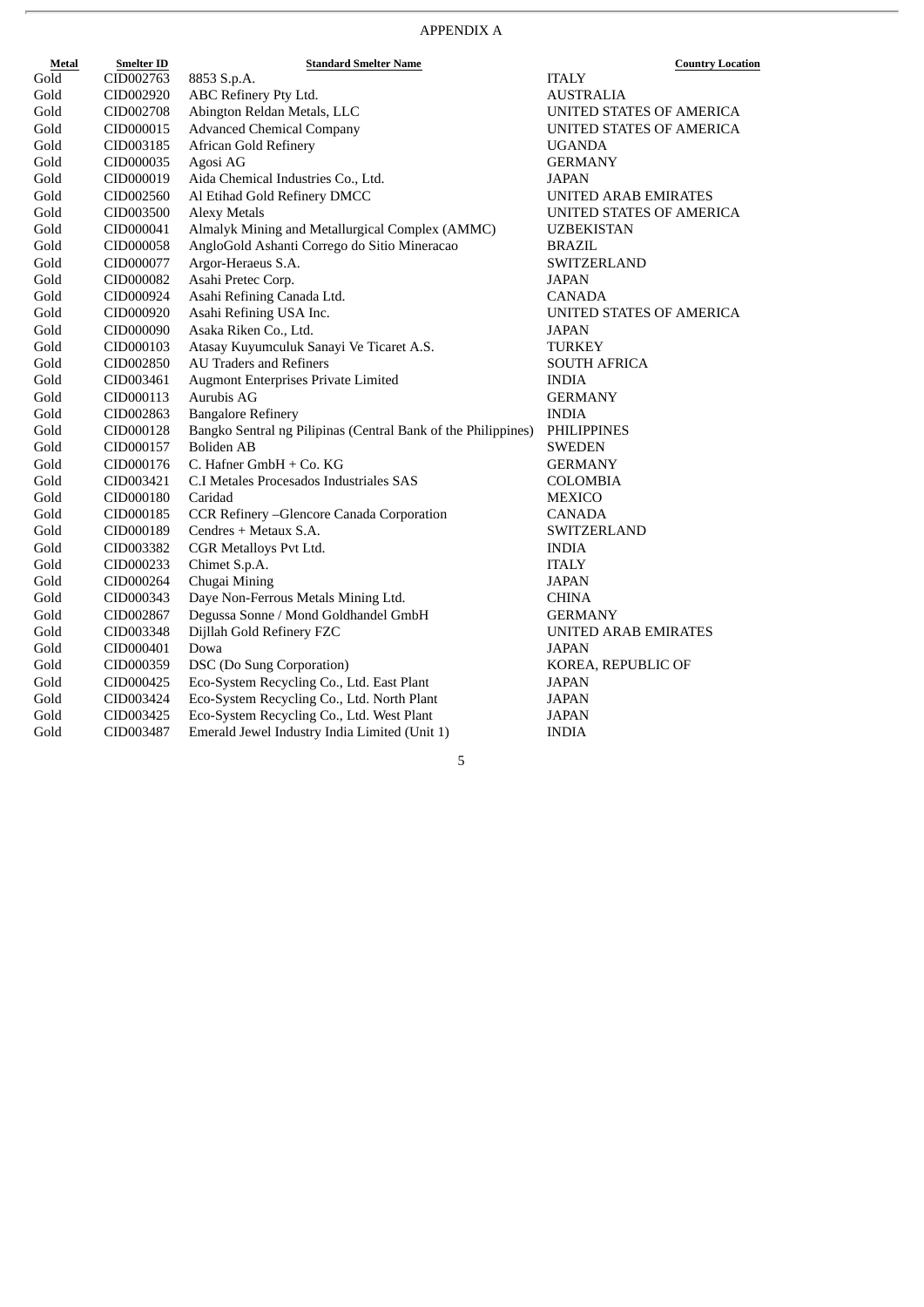| Metal                 | <b>Smelter ID</b> | <b>Standard Smelter Name</b>                               | <b>Country Location</b>     |
|-----------------------|-------------------|------------------------------------------------------------|-----------------------------|
| Gold                  | CID003488         | Emerald Jewel Industry India Limited (Unit 2)              | <b>INDIA</b>                |
| Gold                  | CID003489         | Emerald Jewel Industry India Limited (Unit 3)              | <b>INDIA</b>                |
| Gold                  | CID003490         | Emerald Jewel Industry India Limited (Unit 4)              | <b>INDIA</b>                |
| Gold                  | CID002561         | <b>Emirates Gold DMCC</b>                                  | <b>UNITED ARAB EMIRATES</b> |
| Gold                  | CID002515         | Fidelity Printers and Refiners Ltd.                        | ZIMBABWE                    |
| Gold                  | CID002584         | Fujairah Gold FZC                                          | UNITED ARAB EMIRATES        |
| Gold                  | CID002459         | <b>Geib Refining Corporation</b>                           | UNITED STATES OF AMERICA    |
| Gold                  | CID002852         | GGC Gujrat Gold Centre Pvt. Ltd.                           | <b>INDIA</b>                |
| Gold                  | CID003186         | <b>Gold Coast Refinery</b>                                 | <b>GHANA</b>                |
| $\operatorname{Gold}$ | CID002243         | Gold Refinery of Zijin Mining Group Co., Ltd.              | <b>CHINA</b>                |
| $\operatorname{Gold}$ | CID001909         | Great Wall Precious Metals Co., Ltd. of CBPM               | <b>CHINA</b>                |
| Gold                  | CID002312         | Guangdong Jinding Gold Limited                             | <b>CHINA</b>                |
| Gold                  | CID000651         | Guoda Safina High-Tech Environmental Refinery Co., Ltd.    | <b>CHINA</b>                |
| Gold                  | CID000671         | Hangzhou Fuchunjiang Smelting Co., Ltd.                    | <b>CHINA</b>                |
| Gold                  | CID000694         | Heimerle + Meule GmbH                                      | <b>GERMANY</b>              |
| Gold                  | CID000711         | Heraeus Germany GmbH Co. KG                                | <b>GERMANY</b>              |
| Gold                  | CID000707         | Heraeus Metals Hong Kong Ltd.                              | <b>CHINA</b>                |
| Gold                  | CID000767         | Hunan Chenzhou Mining Co., Ltd.                            | <b>CHINA</b>                |
| Gold                  | CID000773         | Hunan Guiyang yinxing Nonferrous Smelting Co., Ltd.        | <b>CHINA</b>                |
| Gold                  | CID000778         | HwaSeong CJ CO., LTD.                                      | KOREA, REPUBLIC OF          |
| Gold                  | CID002587         | <b>Industrial Refining Company</b>                         | <b>BELGIUM</b>              |
| Gold                  | CID000801         | Inner Mongolia Qiankun Gold and Silver Refinery Share Co., | <b>CHINA</b>                |
|                       |                   | Ltd.                                                       |                             |
| Gold                  | CID002562         | <b>International Precious Metal Refiners</b>               | UNITED ARAB EMIRATES        |
| Gold                  | CID000807         | Ishifuku Metal Industry Co., Ltd.                          | JAPAN                       |
| Gold                  | CID000814         | Istanbul Gold Refinery                                     | <b>TURKEY</b>               |
| Gold                  | CID002765         | Italpreziosi                                               | <b>ITALY</b>                |
| Gold                  | CID002893         | <b>JALAN &amp; Company</b>                                 | <b>INDIA</b>                |
| Gold                  | CID000823         | Japan Mint                                                 | <b>JAPAN</b>                |
| Gold                  | CID000855         | Jiangxi Copper Co., Ltd.                                   | <b>CHINA</b>                |
| Gold                  | CID000927         | JSC Ekaterinburg Non-Ferrous Metal Processing Plant        | RUSSIAN FEDERATION          |
| Gold                  | CID000493         | <b>JSC Novosibirsk Refinery</b>                            | <b>RUSSIAN FEDERATION</b>   |
| Gold                  | CID000929         | <b>JSC</b> Uralelectromed                                  | <b>RUSSIAN FEDERATION</b>   |
| Gold                  | CID000937         | JX Nippon Mining & Metals Co., Ltd.                        | JAPAN                       |
| Gold                  | CID003497         | K.A. Rasmussen                                             | <b>NORWAY</b>               |
| Gold                  | CID002563         | Kaloti Precious Metals                                     | UNITED ARAB EMIRATES        |
| Gold                  | CID000956         | Kazakhmys Smelting LLC                                     | <b>KAZAKHSTAN</b>           |
| Gold                  | CID000957         | Kazzinc                                                    | <b>KAZAKHSTAN</b>           |
| Gold                  | CID000969         | Kennecott Utah Copper LLC                                  | UNITED STATES OF AMERICA    |
| Gold                  | CID002511         | KGHM Polska Miedz Spolka Akcyjna                           | POLAND                      |
| Gold                  | CID000981         | Kojima Chemicals Co., Ltd.                                 | <b>JAPAN</b>                |
| Gold                  | CID002605         | Korea Zinc Co., Ltd.                                       | KOREA, REPUBLIC OF          |
| Gold                  | CID003463         | Kundan Care Products Ltd.                                  | <b>INDIA</b>                |
| Gold                  | CID001029         | Kyrgyzaltyn JSC                                            | <b>KYRGYZSTAN</b>           |
| Gold                  | CID002865         | Kyshtym Copper-Electrolytic Plant ZAO                      | <b>RUSSIAN FEDERATION</b>   |
| Gold                  | CID001032         | L'azurde Company For Jewelry                               | <b>SAUDI ARABIA</b>         |
| Gold                  | CID001056         | Lingbao Gold Co., Ltd.                                     | <b>CHINA</b>                |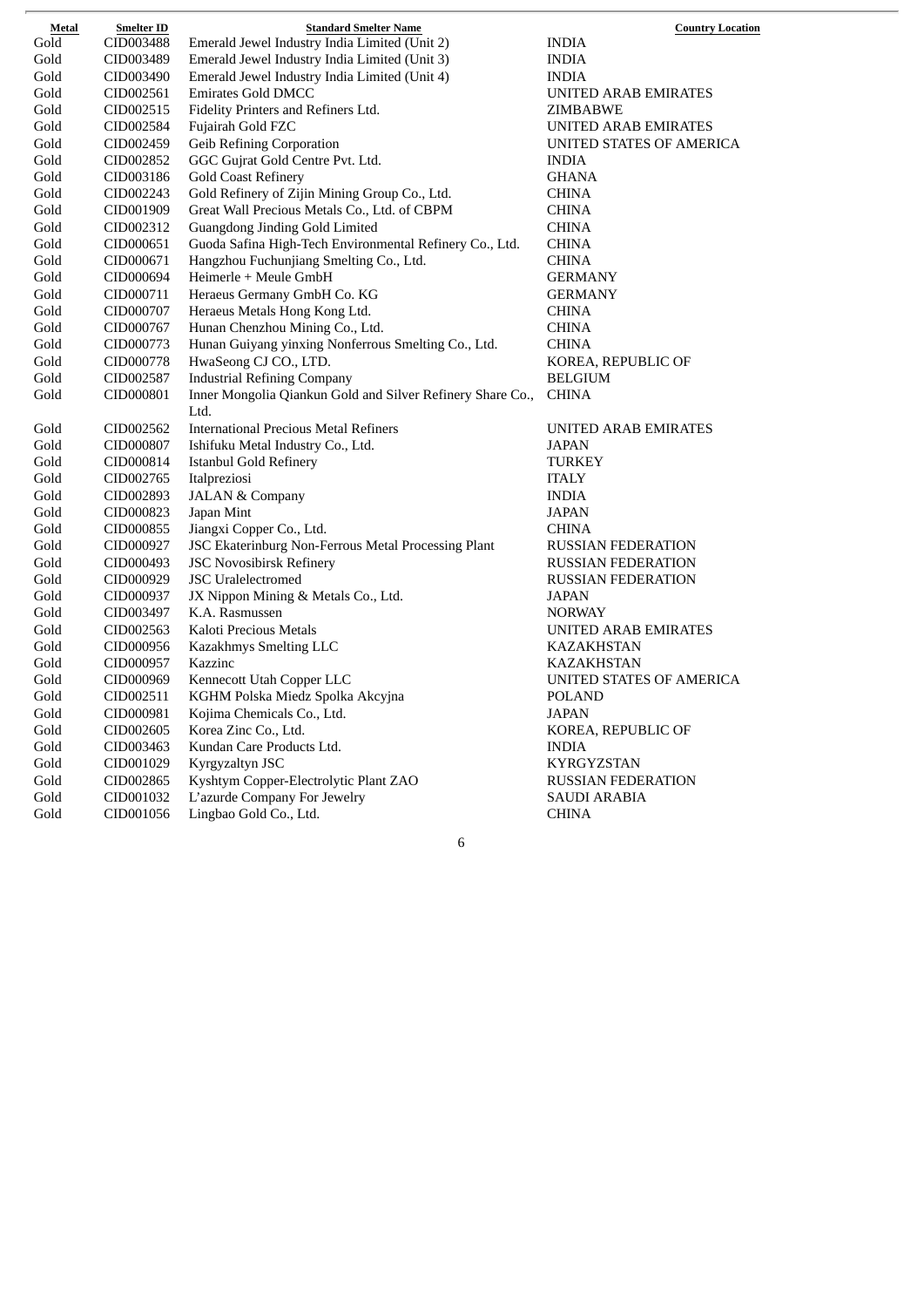| Metal | <b>Smelter ID</b> | <b>Standard Smelter Name</b>                            | <b>Country Location</b>   |
|-------|-------------------|---------------------------------------------------------|---------------------------|
| Gold  | CID001058         | Lingbao Jinyuan Tonghui Refinery Co., Ltd.              | <b>CHINA</b>              |
| Gold  | CID002762         | L'Orfebre S.A.                                          | ANDORRA                   |
| Gold  | CID001078         | LS-NIKKO Copper Inc.                                    | KOREA, REPUBLIC OF        |
| Gold  | CID000689         | LT Metal Ltd.                                           | KOREA, REPUBLIC OF        |
| Gold  | CID001093         | Luoyang Zijin Yinhui Gold Refinery Co., Ltd.            | <b>CHINA</b>              |
| Gold  | CID002606         | Marsam Metals                                           | BRAZIL                    |
| Gold  | CID001113         | Materion                                                | UNITED STATES OF AMERICA  |
| Gold  | CID001119         | Matsuda Sangyo Co., Ltd.                                | JAPAN                     |
| Gold  | CID003548         | <b>MD</b> Overseas                                      | <b>INDIA</b>              |
| Gold  | CID003575         | Metal Concentrators SA (Pty) Ltd.                       | <b>SOUTH AFRICA</b>       |
| Gold  | CID003557         | Metallix Refining Inc.                                  | UNITED STATES OF AMERICA  |
| Gold  | CID001149         | Metalor Technologies (Hong Kong) Ltd.                   | <b>CHINA</b>              |
| Gold  | CID001152         | Metalor Technologies (Singapore) Pte., Ltd.             | <b>SINGAPORE</b>          |
| Gold  | CID001147         | Metalor Technologies (Suzhou) Ltd.                      | <b>CHINA</b>              |
| Gold  | CID001153         | Metalor Technologies S.A.                               | SWITZERLAND               |
| Gold  | CID001157         | <b>Metalor USA Refining Corporation</b>                 | UNITED STATES OF AMERICA  |
| Gold  | CID001161         | Metalurgica Met-Mex Penoles S.A. De C.V.                | <b>MEXICO</b>             |
| Gold  | CID001188         | Mitsubishi Materials Corporation                        | <b>JAPAN</b>              |
| Gold  | CID001193         | Mitsui Mining and Smelting Co., Ltd.                    | JAPAN                     |
| Gold  | CID002509         | MMTC-PAMP India Pvt., Ltd.                              | <b>INDIA</b>              |
| Gold  | CID002857         | Modeltech Sdn Bhd                                       | <b>MALAYSIA</b>           |
| Gold  | CID002282         | Morris and Watson                                       | <b>NEW ZEALAND</b>        |
| Gold  | CID001204         | Moscow Special Alloys Processing Plant                  | <b>RUSSIAN FEDERATION</b> |
| Gold  | CID001220         | Nadir Metal Rafineri San. Ve Tic. A.S.                  | TURKEY                    |
| Gold  | CID001236         | Navoi Mining and Metallurgical Combinat                 | <b>UZBEKISTAN</b>         |
| Gold  | CID003189         | NH Recytech Company                                     | KOREA, REPUBLIC OF        |
| Gold  | CID001259         | Nihon Material Co., Ltd.                                | JAPAN                     |
| Gold  | CID002779         | Ogussa Osterreichische Gold- und Silber-Scheideanstalt  | AUSTRIA                   |
|       |                   | GmbH                                                    |                           |
| Gold  | CID001325         | Ohura Precious Metal Industry Co., Ltd.                 | JAPAN                     |
| Gold  | CID001326         | OJSC "The Gulidov Krasnoyarsk Non-Ferrous Metals Plant" | <b>RUSSIAN FEDERATION</b> |
|       |                   | (OJSC Krastsvetmet)                                     |                           |
| Gold  | CID001352         | PAMP S.A.                                               | SWITZERLAND               |
| Gold  | CID002872         | Pease & Curren                                          | UNITED STATES OF AMERICA  |
| Gold  | CID001362         | Penglai Penggang Gold Industry Co., Ltd.                | <b>CHINA</b>              |
| Gold  | CID002919         | Planta Recuperadora de Metales SpA                      | <b>CHILE</b>              |
| Gold  | CID001386         | Prioksky Plant of Non-Ferrous Metals                    | <b>RUSSIAN FEDERATION</b> |
| Gold  | CID001397         | PT Aneka Tambang (Persero) Tbk                          | <b>INDONESIA</b>          |
| Gold  | CID001498         | PX Precinox S.A.                                        | SWITZERLAND               |
| Gold  | CID003324         | QG Refining, LLC                                        | UNITED STATES OF AMERICA  |
| Gold  | CID001512         | Rand Refinery (Pty) Ltd.                                | <b>SOUTH AFRICA</b>       |
| Gold  | CID000522         | Refinery of Seemine Gold Co., Ltd.                      | <b>CHINA</b>              |
| Gold  | CID002582         | REMONDIS PMR B.V.                                       | <b>NETHERLANDS</b>        |
| Gold  | CID001534         | Royal Canadian Mint                                     | <b>CANADA</b>             |
| Gold  | CID002761         | <b>SAAMP</b>                                            | <b>FRANCE</b>             |
| Gold  | CID001546         | Sabin Metal Corp.                                       | UNITED STATES OF AMERICA  |
| Gold  | CID002973         | Safimet S.p.A                                           | <b>ITALY</b>              |
| Gold  | CID002290         | SAFINA A.S.                                             | <b>CZECHIA</b>            |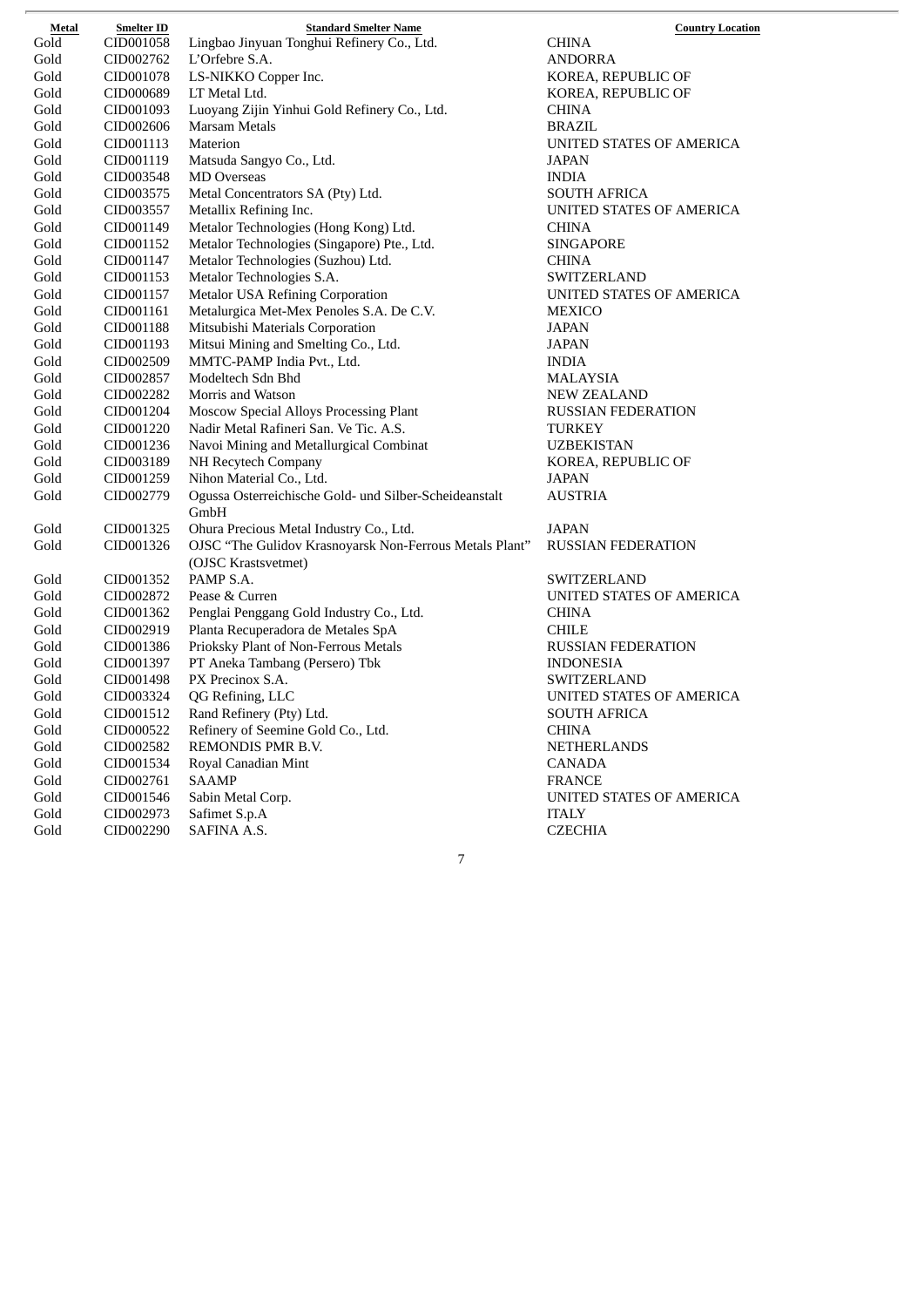| Metal                 | <b>Smelter ID</b> | <b>Standard Smelter Name</b>                              | <b>Country Location</b>   |
|-----------------------|-------------------|-----------------------------------------------------------|---------------------------|
| $\operatorname{Gold}$ | CID002853         | Sai Refinery                                              | <b>INDIA</b>              |
| Gold                  | CID001555         | <b>Samduck Precious Metals</b>                            | KOREA, REPUBLIC OF        |
| Gold                  | CID001562         | Samwon Metals Corp.                                       | KOREA, REPUBLIC OF        |
| Gold                  | CID003529         | Sancus ZFS (L'Orfebre, SA)                                | COLOMBIA                  |
| Gold                  | CID003540         | Sellem Industries Ltd.                                    | <b>MAURITANIA</b>         |
| Gold                  | CID001585         | SEMPSA Joyeria Plateria S.A.                              | <b>SPAIN</b>              |
| Gold                  | CID001916         | Shandong Gold Smelting Co., Ltd.                          | <b>CHINA</b>              |
| Gold                  | CID002525         | Shandong Humon Smelting Co., Ltd.                         | <b>CHINA</b>              |
| Gold                  | CID001619         | Shandong Tiancheng Biological Gold Industrial Co., Ltd.   | <b>CHINA</b>              |
| Gold                  | CID001622         | Shandong Zhaojin Gold & Silver Refinery Co., Ltd.         | <b>CHINA</b>              |
| Gold                  | CID002527         | Shenzhen Zhonghenglong Real Industry Co., Ltd.            | <b>CHINA</b>              |
| Gold                  | CID002588         | Shirpur Gold Refinery Ltd.                                | <b>INDIA</b>              |
| Gold                  | CID001736         | Sichuan Tianze Precious Metals Co., Ltd.                  | <b>CHINA</b>              |
| Gold                  | CID002516         | Singway Technology Co., Ltd.                              | TAIWAN, PROVINCE OF CHINA |
| Gold                  | CID001756         | SOE Shyolkovsky Factory of Secondary Precious Metals      | <b>RUSSIAN FEDERATION</b> |
| Gold                  | CID001761         | Solar Applied Materials Technology Corp.                  | TAIWAN, PROVINCE OF CHINA |
| Gold                  | CID003383         | Sovereign Metals                                          | <b>INDIA</b>              |
| Gold                  | CID003153         | State Research Institute Center for Physical Sciences and | LITHUANIA                 |
|                       |                   | Technology                                                |                           |
| Gold                  | CID002567         | <b>Sudan Gold Refinery</b>                                | <b>SUDAN</b>              |
| Gold                  | CID001798         | Sumitomo Metal Mining Co., Ltd.                           | <b>JAPAN</b>              |
| Gold                  | CID002918         | SungEel HiMetal Co., Ltd.                                 | KOREA, REPUBLIC OF        |
| Gold                  | CID001810         | Super Dragon Technology Co., Ltd.                         | TAIWAN, PROVINCE OF CHINA |
| Gold                  | CID002580         | T.C.A S.p.A                                               | <b>ITALY</b>              |
| Gold                  | CID001875         | Tanaka Kikinzoku Kogyo K.K.                               | JAPAN                     |
| Gold                  | CID001938         | Tokuriki Honten Co., Ltd.                                 | <b>JAPAN</b>              |
| Gold                  | CID001947         | Tongling Nonferrous Metals Group Co., Ltd.                | <b>CHINA</b>              |
| Gold                  | CID002615         | TOO Tau-Ken-Altyn                                         | KAZAKHSTAN                |
| Gold                  | CID001955         | Torecom                                                   | KOREA, REPUBLIC OF        |
| Gold                  | CID002314         | Umicore Precious Metals Thailand                          | THAILAND                  |
| Gold                  | CID001980         | Umicore S.A. Business Unit Precious Metals Refining       | <b>BELGIUM</b>            |
| Gold                  | CID001993         | United Precious Metal Refining, Inc.                      | UNITED STATES OF AMERICA  |
| Gold                  | CID002003         | Valcambi S.A.                                             | SWITZERLAND               |
| Gold                  | CID003617         | Value Trading                                             | <b>BELGIUM</b>            |
| Gold                  | CID003615         | WEEEREFINING                                              | <b>FRANCE</b>             |
| Gold                  | CID002030         | Western Australian Mint (T/a The Perth Mint)              | AUSTRALIA                 |
| Gold                  | CID002778         | WIELAND Edelmetalle GmbH                                  | <b>GERMANY</b>            |
| Gold                  | CID002100         | Yamakin Co., Ltd.                                         | <b>JAPAN</b>              |
| Gold                  | CID002129         | Yokohama Metal Co., Ltd.                                  | <b>JAPAN</b>              |
| Gold                  | CID000197         | Yunnan Copper Industry Co., Ltd.                          | <b>CHINA</b>              |
| Gold                  | CID002224         | Zhongyuan Gold Smelter of Zhongjin Gold Corporation       | <b>CHINA</b>              |
| Tantalum              | CID001076         | <b>AMG Brasil</b>                                         | <b>BRAZIL</b>             |
| Tantalum              | CID000211         | Changsha South Tantalum Niobium Co., Ltd.                 | <b>CHINA</b>              |
| Tantalum              | CID002504         | D Block Metals, LLC                                       | UNITED STATES OF AMERICA  |
| Tantalum              | CID000460         | F&X Electro-Materials Ltd.                                | <b>CHINA</b>              |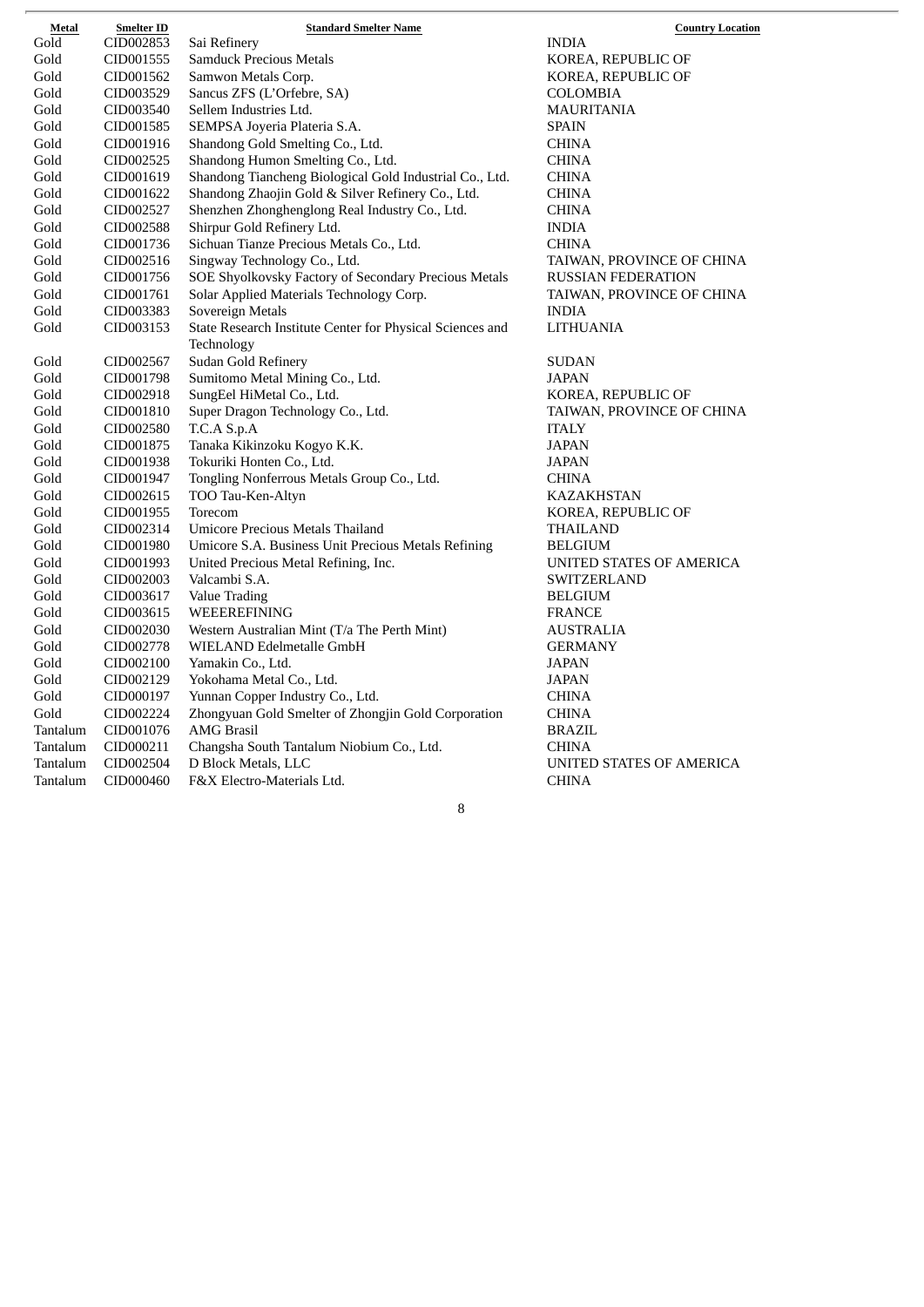| Metal    | <b>Smelter ID</b> | <b>Standard Smelter Name</b>                           | <b>Country Loca</b>              |
|----------|-------------------|--------------------------------------------------------|----------------------------------|
| Tantalum | CID002505         | FIR Metals & Resource Ltd.                             | <b>CHINA</b>                     |
| Tantalum | CID002558         | Global Advanced Metals Aizu                            | JAPAN                            |
| Tantalum | CID002557         | Global Advanced Metals Boyertown                       | UNITED STATES OF AMERICA         |
| Tantalum | CID002547         | H.C. Starck Hermsdorf GmbH                             | <b>GERMANY</b>                   |
| Tantalum | CID002492         | Hengyang King Xing Lifeng New Materials Co., Ltd.      | <b>CHINA</b>                     |
| Tantalum | CID002512         | Jiangxi Dinghai Tantalum & Niobium Co., Ltd.           | <b>CHINA</b>                     |
| Tantalum | CID002842         | Jiangxi Tuohong New Raw Material                       | <b>CHINA</b>                     |
| Tantalum | CID000914         | JiuJiang JinXin Nonferrous Metals Co., Ltd.            | <b>CHINA</b>                     |
| Tantalum | CID000917         | Jiujiang Tanbre Co., Ltd.                              | <b>CHINA</b>                     |
| Tantalum | CID002506         | Jiujiang Zhongao Tantalum & Niobium Co., Ltd.          | <b>CHINA</b>                     |
| Tantalum | CID002539         | <b>KEMET</b> de Mexico                                 | <b>MEXICO</b>                    |
| Tantalum | CID002548         | Materion Newton Inc.                                   | UNITED STATES OF AMERICA         |
| Tantalum | CID001163         | Metallurgical Products India Pvt., Ltd.                | <b>INDIA</b>                     |
| Tantalum | CID001175         | Mineracao Taboca S.A.                                  | <b>BRAZIL</b>                    |
| Tantalum | CID001192         | Mitsui Mining and Smelting Co., Ltd.                   | <b>JAPAN</b>                     |
| Tantalum | CID001277         | Ningxia Orient Tantalum Industry Co., Ltd.             | <b>CHINA</b>                     |
| Tantalum | CID001200         | <b>NPM Silmet AS</b>                                   | <b>ESTONIA</b>                   |
| Tantalum | CID001508         | QuantumClean                                           | UNITED STATES OF AMERICA         |
| Tantalum | CID002707         | Resind Industria e Comercio Ltda.                      | <b>BRAZIL</b>                    |
| Tantalum | CID003583         | RFH Yancheng Jinye New Material Technology Co., Ltd.   | <b>CHINA</b>                     |
| Tantalum | CID001769         | Solikamsk Magnesium Works OAO                          | <b>RUSSIAN FEDERATION</b>        |
| Tantalum | CID001869         | Taki Chemical Co., Ltd.                                | JAPAN                            |
| Tantalum | CID002544         | TANIOBIS Co., Ltd.                                     | THAILAND                         |
| Tantalum | CID002545         | <b>TANIOBIS GmbH</b>                                   | <b>GERMANY</b>                   |
| Tantalum | CID002549         | TANIOBIS Japan Co., Ltd.                               | <b>JAPAN</b>                     |
| Tantalum | CID002550         | TANIOBIS Smelting GmbH & Co. KG                        | <b>GERMANY</b>                   |
| Tantalum | CID001891         | <b>Telex Metals</b>                                    | UNITED STATES OF AMERICA         |
| Tantalum | CID001969         | Ulba Metallurgical Plant JSC                           | KAZAKHSTAN                       |
| Tantalum | CID000616         | XIMEI RESOURCES (GUANGDONG) LIMITED                    | <b>CHINA</b>                     |
| Tantalum | CID002508         | XinXing HaoRong Electronic Material Co., Ltd.          | <b>CHINA</b>                     |
| Tantalum | CID001522         | Yanling Jincheng Tantalum & Niobium Co., Ltd.          | CHINA                            |
| Tin      | CID000292         | Alpha                                                  | UNITED STATES OF AMERICA         |
| Tin      | CID002703         | An Vinh Joint Stock Mineral Processing Company         | <b>VIET NAM</b>                  |
| Tin      | CID000228         | Chenzhou Yunxiang Mining and Metallurgy Co., Ltd.      | <b>CHINA</b>                     |
| Tin      | CID003190         | Chifeng Dajingzi Tin Industry Co., Ltd.                | <b>CHINA</b>                     |
| Tin      | CID001070         | China Tin Group Co., Ltd.                              | <b>CHINA</b>                     |
| Tin      | CID003486         | CRM Fundicao De Metais E Comercio De Equipamentos      | <b>BRAZIL</b>                    |
|          |                   | Eletronicos Do Brasil Ltda                             |                                  |
| Tin      | CID003524         | <b>CRM</b> Synergies                                   | <b>SPAIN</b>                     |
| Tin      | CID002455         | CV Venus Inti Perkasa                                  | <b>INDONESIA</b>                 |
| Tin      | CID003356         | Dongguan CiEXPO Environmental Engineering Co., Ltd.    | <b>CHINA</b>                     |
| Tin      | CID000402         | Dowa                                                   | JAPAN                            |
| Tin      | CID002572         | Electro-Mechanical Facility of the Cao Bang Minerals & | VIET NAM                         |
|          |                   | <b>Metallurgy Joint Stock Company</b>                  |                                  |
| Tin      | CID000438         | <b>EM Vinto</b>                                        | <b>BOLIVIA (PLURINATIONAL ST</b> |
| Tin      | CID000448         | Estanho de Rondonia S.A.                               | <b>BRAZIL</b>                    |

 $\overline{r}$ 

RINATIONAL STATE OF)

 $\frac{\text{Country Location}}{}$ 

 $\overline{\phantom{a}}$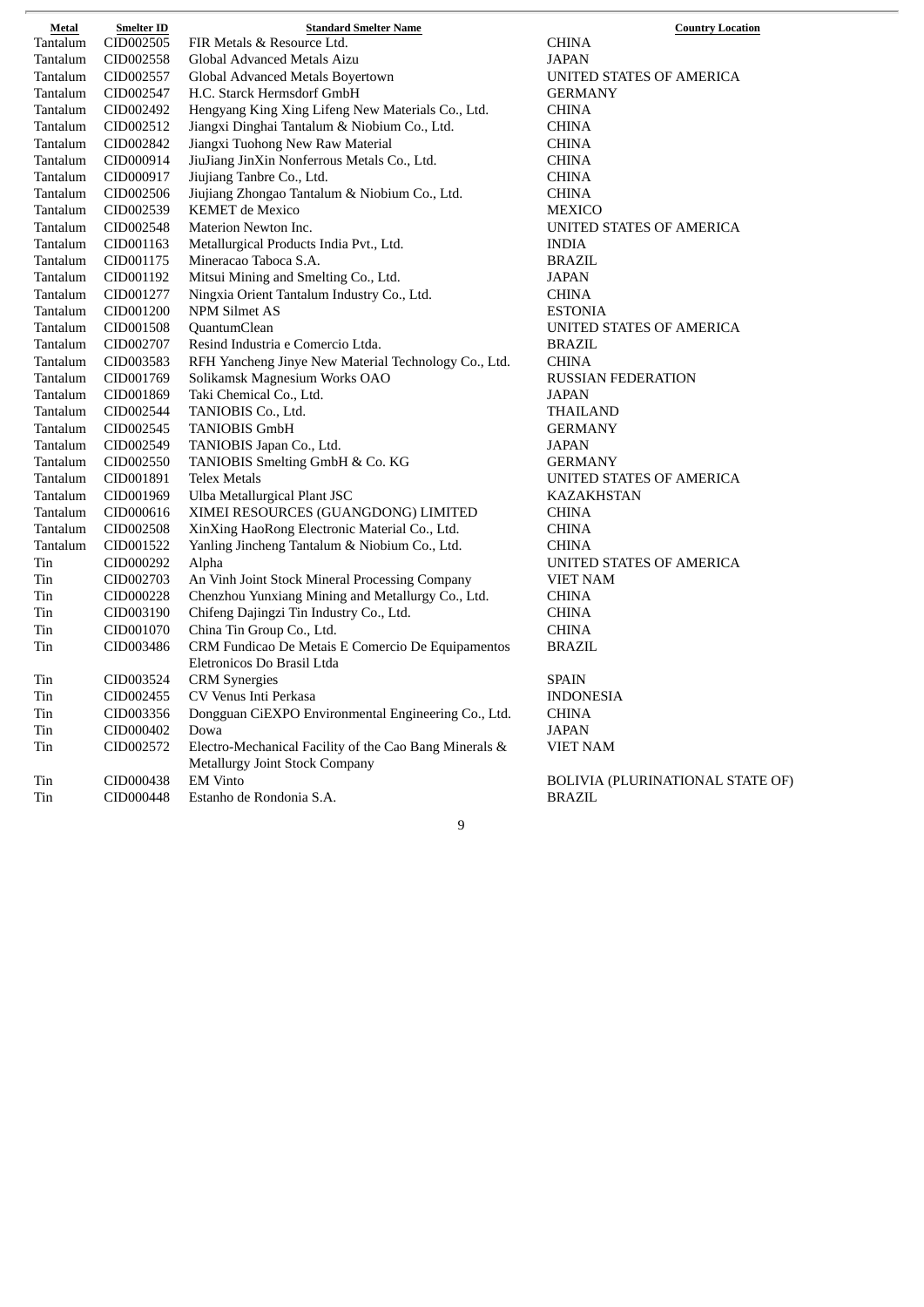| Metal | Smelter ID | <b>Standard Smelter Name</b>                     | <b>Country Location</b>          |
|-------|------------|--------------------------------------------------|----------------------------------|
| Tin   | CID003582  | Fabrica Auricchio Industria e Comercio Ltda.     | BRAZIL                           |
| Tin   | CID000468  | <b>Fenix Metals</b>                              | POLAND                           |
| Tin   | CID003410  | Gejiu City Fuxiang Industry and Trade Co., Ltd.  | <b>CHINA</b>                     |
| Tin   | CID000942  | Gejiu Kai Meng Industry and Trade LLC            | <b>CHINA</b>                     |
| Tin   | CID000538  | Gejiu Non-Ferrous Metal Processing Co., Ltd.     | <b>CHINA</b>                     |
| Tin   | CID001908  | Gejiu Yunxin Nonferrous Electrolysis Co., Ltd.   | <b>CHINA</b>                     |
| Tin   | CID000555  | Gejiu Zili Mining And Metallurgy Co., Ltd.       | <b>CHINA</b>                     |
| Tin   | CID003116  | Guangdong Hanhe Non-Ferrous Metal Co., Ltd.      | <b>CHINA</b>                     |
| Tin   | CID001231  | Jiangxi New Nanshan Technology Ltd.              | <b>CHINA</b>                     |
| Tin   | CID003387  | Luna Smelter, Ltd.                               | <b>RWANDA</b>                    |
| Tin   | CID003379  | Ma'anshan Weitai Tin Co., Ltd.                   | <b>CHINA</b>                     |
| Tin   | CID002468  | Magnu's Minerais Metais e Ligas Ltda.            | BRAZIL                           |
| Tin   | CID001105  | Malaysia Smelting Corporation (MSC)              | <b>MALAYSIA</b>                  |
| Tin   | CID002500  | Melt Metais e Ligas S.A.                         | <b>BRAZIL</b>                    |
| Tin   | CID001142  | Metallic Resources, Inc.                         | UNITED STATES OF AMERICA         |
| Tin   | CID002773  | Metallo Belgium N.V.                             | <b>BELGIUM</b>                   |
| Tin   | CID002774  | Metallo Spain S.L.U.                             | <b>SPAIN</b>                     |
| Tin   | CID001173  | Mineracao Taboca S.A.                            | <b>BRAZIL</b>                    |
| Tin   | CID001182  | Minsur                                           | <b>PERU</b>                      |
| Tin   | CID001191  | Mitsubishi Materials Corporation                 | <b>JAPAN</b>                     |
| Tin   | CID002858  | Modeltech Sdn Bhd                                | MALAYSIA                         |
| Tin   | CID002573  | Nghe Tinh Non-Ferrous Metals Joint Stock Company | <b>VIET NAM</b>                  |
| Tin   | CID001305  | Novosibirsk Tin Combine                          | RUSSIAN FEDERATION               |
| Tin   | CID001314  | O.M. Manufacturing (Thailand) Co., Ltd.          | THAILAND                         |
| Tin   | CID002517  | O.M. Manufacturing Philippines, Inc.             | PHILIPPINES                      |
| Tin   | CID001337  | Operaciones Metalurgicas S.A.                    | BOLIVIA (PLURINATIONAL STATE OF) |
| Tin   | CID003208  | Pongpipat Company Limited                        | <b>MYANMAR</b>                   |
| Tin   | CID003409  | Precious Minerals and Smelting Limited           | <b>INDIA</b>                     |
| Tin   | CID000309  | PT Aries Kencana Sejahtera                       | <b>INDONESIA</b>                 |
| Tin   | CID001399  | PT Artha Cipta Langgeng                          | <b>INDONESIA</b>                 |
| Tin   | CID002503  | PT ATD Makmur Mandiri Jaya                       | <b>INDONESIA</b>                 |
| Tin   | CID001402  | PT Babel Inti Perkasa                            | <b>INDONESIA</b>                 |
| Tin   | CID001406  | PT Babel Surya Alam Lestari                      | <b>INDONESIA</b>                 |
| Tin   | CID003205  | PT Bangka Serumpun                               | <b>INDONESIA</b>                 |
| Tin   | CID001421  | PT Belitung Industri Sejahtera                   | <b>INDONESIA</b>                 |
| Tin   | CID001428  | PT Bukit Timah                                   | <b>INDONESIA</b>                 |
| Tin   | CID002696  | PT Cipta Persada Mulia                           | <b>INDONESIA</b>                 |
| Tin   | CID002835  | PT Menara Cipta Mulia                            | <b>INDONESIA</b>                 |
| Tin   | CID001453  | PT Mitra Stania Prima                            | <b>INDONESIA</b>                 |
| Tin   | CID003449  | PT Mitra Sukses Globalindo                       | <b>INDONESIA</b>                 |
| Tin   | CID001457  | PT Panca Mega Persada                            | <b>INDONESIA</b>                 |
| Tin   | CID001458  | PT Prima Timah Utama                             | <b>INDONESIA</b>                 |
| Tin   | CID003381  | PT Rajawali Rimba Perkasa                        | <b>INDONESIA</b>                 |
| Tin   | CID001460  | PT Refined Bangka Tin                            | <b>INDONESIA</b>                 |
| Tin   | CID001463  | PT Sariwiguna Binasentosa                        | <b>INDONESIA</b>                 |
|       |            |                                                  |                                  |
| Tin   | CID001468  | PT Stanindo Inti Perkasa                         | <b>INDONESIA</b>                 |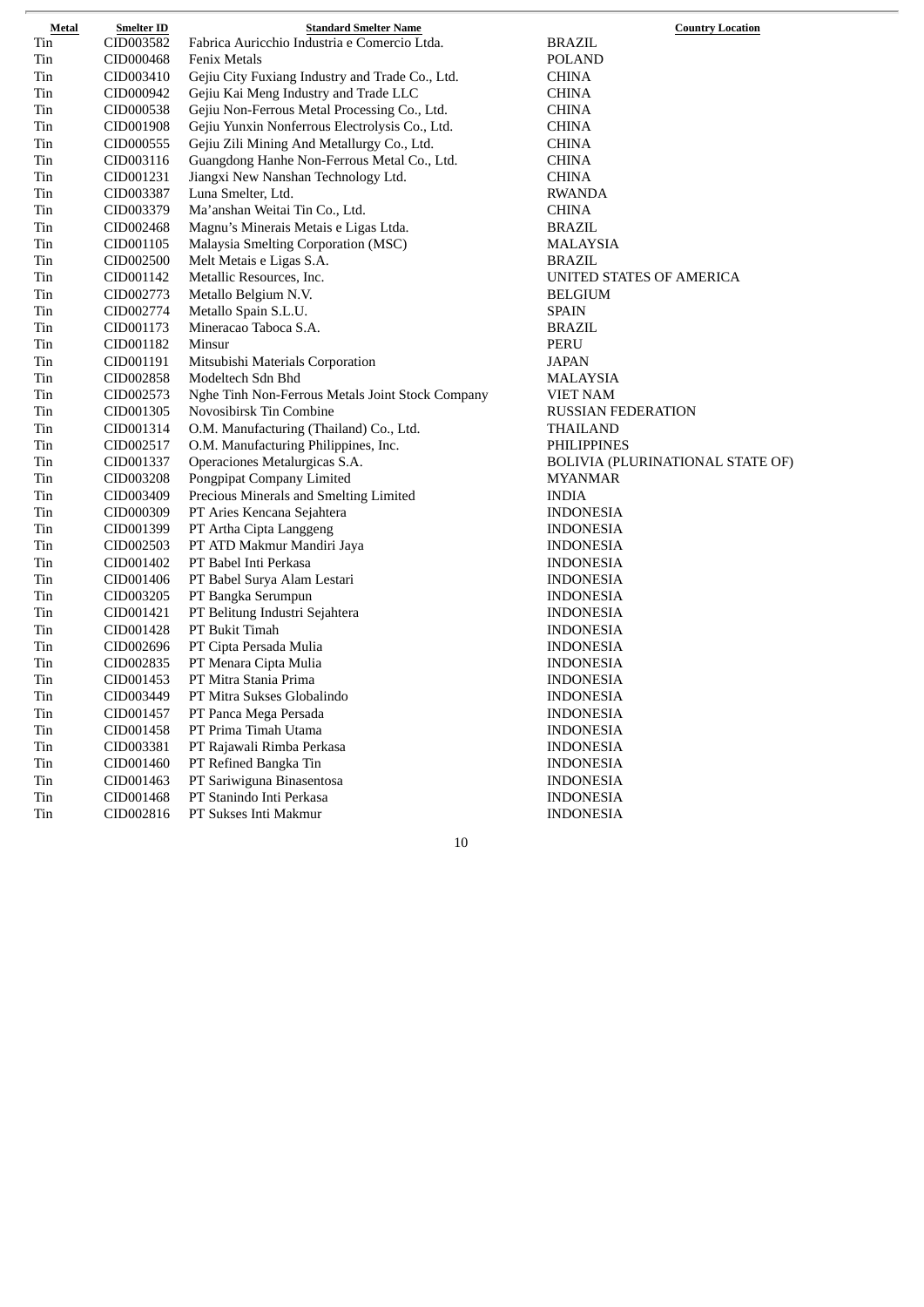| <b>Metal</b> | <b>Smelter ID</b> | <b>Standard Smelter Name</b>                               | <b>Country Location</b>   |
|--------------|-------------------|------------------------------------------------------------|---------------------------|
| Tin          | CID001486         | PT Timah Nusantara                                         | <b>INDONESIA</b>          |
| Tin          | CID001477         | PT Timah Tbk Kundur                                        | <b>INDONESIA</b>          |
| Tin          | CID001482         | PT Timah Tbk Mentok                                        | <b>INDONESIA</b>          |
| Tin          | CID001490         | PT Tinindo Inter Nusa                                      | <b>INDONESIA</b>          |
| Tin          | CID002478         | PT Tirus Putra Mandiri                                     | <b>INDONESIA</b>          |
| Tin          | CID001493         | PT Tommy Utama                                             | <b>INDONESIA</b>          |
| Tin          | CID002706         | Resind Industria e Comercio Ltda.                          | BRAZIL                    |
| Tin          | CID001539         | Rui Da Hung                                                | TAIWAN, PROVINCE OF CHINA |
| Tin          | CID001758         | Soft Metais Ltda.                                          | BRAZIL                    |
| Tin          | CID002756         | Super Ligas                                                | <b>BRAZIL</b>             |
| Tin          | CID001898         | Thaisarco                                                  | THAILAND                  |
| Tin          | CID002180         | Tin Smelting Branch of Yunnan Tin Co., Ltd.                | <b>CHINA</b>              |
| Tin          | CID003325         | Tin Technology & Refining                                  | UNITED STATES OF AMERICA  |
| Tin          | CID002574         | Tuyen Quang Non-Ferrous Metals Joint Stock Company         | VIET NAM                  |
| Tin          | CID002015         | VQB Mineral and Trading Group JSC                          | VIET NAM                  |
| Tin          | CID002036         | White Solder Metalurgia e Mineracao Ltda.                  | BRAZIL                    |
| Tin          | CID002158         | Yunnan Chengfeng Non-ferrous Metals Co., Ltd.              | <b>CHINA</b>              |
| Tin          | CID003397         | Yunnan Yunfan Non-ferrous Metals Co., Ltd.                 | <b>CHINA</b>              |
| Tungsten     | CID000004         | A.L.M.T. Corp.                                             | JAPAN                     |
| Tungsten     | CID002833         | <b>ACL Metais Eireli</b>                                   | BRAZIL                    |
| Tungsten     | CID003427         | Albasteel Industria e Comercio de Ligas Para Fundicao Ltd. | BRAZIL                    |
| Tungsten     | CID003553         | Artek LLC                                                  | <b>RUSSIAN FEDERATION</b> |
| Tungsten     | CID002502         | Asia Tungsten Products Vietnam Ltd.                        | VIET NAM                  |
| Tungsten     | CID002641         | China Molybdenum Tungsten Co., Ltd.                        | <b>CHINA</b>              |
| Tungsten     | CID000258         | Chongyi Zhangyuan Tungsten Co., Ltd.                       | <b>CHINA</b>              |
| Tungsten     | CID000281         | CNMC (Guangxi) PGMA Co., Ltd.                              | <b>CHINA</b>              |
| Tungsten     | CID003468         | Cronimet Brasil Ltda                                       | <b>BRAZIL</b>             |
| Tungsten     | CID003401         | Fujian Ganmin RareMetal Co., Ltd.                          | <b>CHINA</b>              |
| Tungsten     | CID003609         | Fujian Xinlu Tungsten Co., Ltd.                            | <b>CHINA</b>              |
| Tungsten     | CID002645         | Ganzhou Haichuang Tungsten Co., Ltd.                       | <b>CHINA</b>              |
| Tungsten     | CID000875         | Ganzhou Huaxing Tungsten Products Co., Ltd.                | <b>CHINA</b>              |
| Tungsten     | CID002315         | Ganzhou Jiangwu Ferrotungsten Co., Ltd.                    | <b>CHINA</b>              |
| Tungsten     | CID002494         | Ganzhou Seadragon W & Mo Co., Ltd.                         | <b>CHINA</b>              |
| Tungsten     | CID000568         | Global Tungsten & Powders Corp.                            | UNITED STATES OF AMERICA  |
| Tungsten     | CID000218         | Guangdong Xianglu Tungsten Co., Ltd.                       | <b>CHINA</b>              |
| Tungsten     | CID002541         | H.C. Starck Tungsten GmbH                                  | <b>GERMANY</b>            |
| Tungsten     | CID003417         | Hubei Green Tungsten Co., Ltd.                             | <b>CHINA</b>              |
| Tungsten     | CID000766         | Hunan Chenzhou Mining Co., Ltd.                            | <b>CHINA</b>              |
| Tungsten     | CID000769         | Hunan Chunchang Nonferrous Metals Co., Ltd.                | <b>CHINA</b>              |
| Tungsten     | CID002513         | Hunan Shizhuyuan Nonferrous Metals Co., Ltd. Chenzhou      | <b>CHINA</b>              |
|              |                   | Tungsten Products Branch                                   |                           |
| Tungsten     | CID002649         | Hydrometallurg, JSC                                        | <b>RUSSIAN FEDERATION</b> |
| Tungsten     | CID000825         | Japan New Metals Co., Ltd.                                 | JAPAN                     |
| Tungsten     | CID002551         | Jiangwu H.C. Starck Tungsten Products Co., Ltd.            | <b>CHINA</b>              |
| Tungsten     | CID002321         | Jiangxi Gan Bei Tungsten Co., Ltd.                         | <b>CHINA</b>              |